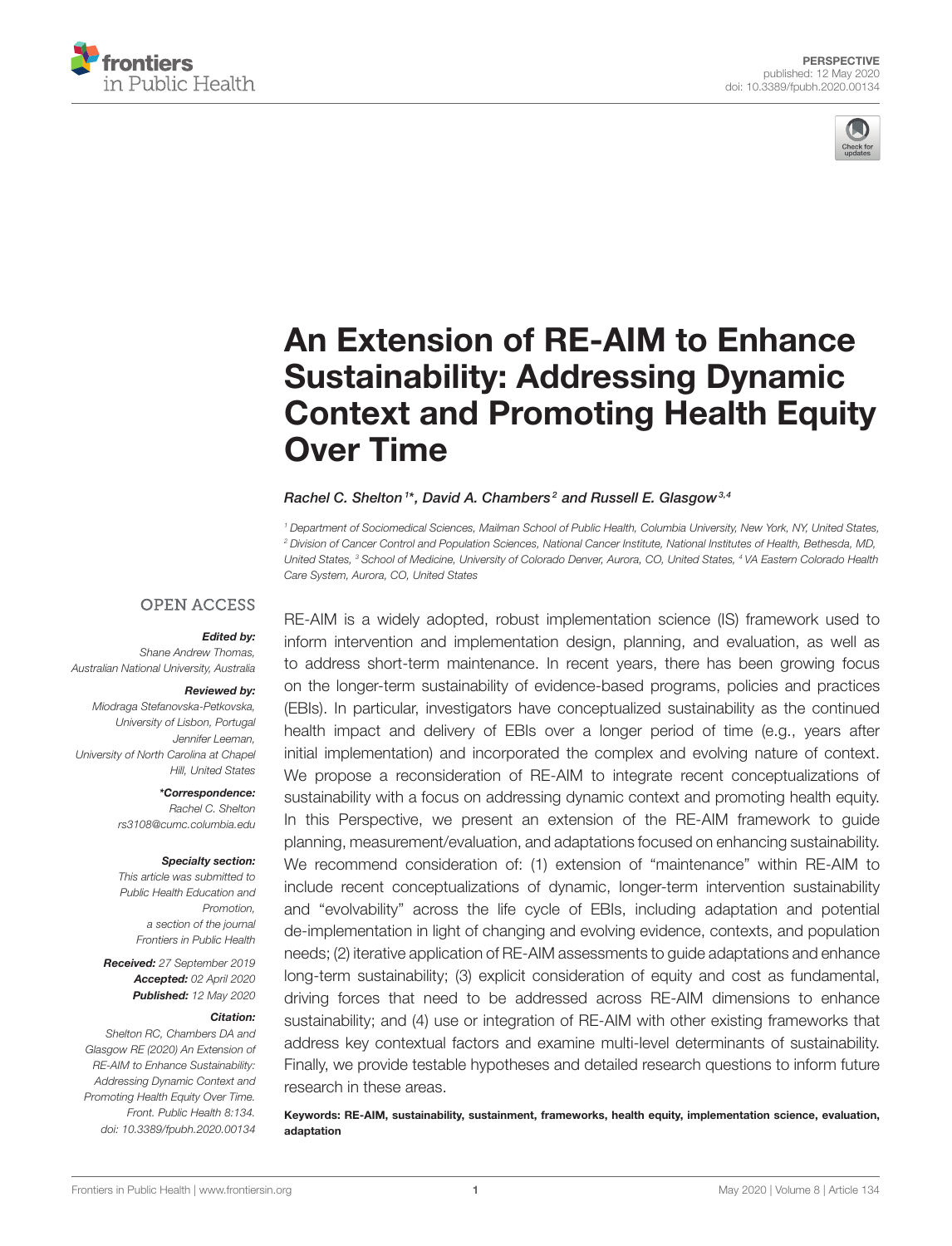# INTRODUCTION

RE-AIM is a robust framework that has been widely applied over the past 20 years across a range of public health, clinical, community, and behavioral settings [\(1](#page-6-0)[–4\)](#page-6-1). RE-AIM was created to help address the well-documented research-topractice gap that hinders the reduction of health inequities and widespread population health impact. It is one of the most commonly applied frameworks in public health, health behavior, and implementation science (IS) [\(2–](#page-6-2)[5\)](#page-6-3). RE-AIM can facilitate transparent reporting [\(1\)](#page-6-0) and enhance planning for successful dissemination and implementation of evidence-based interventions, programs, practices, and policies ("EBIs"). Recent years have seen expansion of RE-AIM to address contextual factors (e.g., RE-AIM/PRISM); [\(4,](#page-6-1) [6\)](#page-6-4) and integrate qualitative methods [\(7,](#page-6-5) [8\)](#page-6-6).

As a framework, RE-AIM has both individual-level and staff/setting-level dimensions, including Reach and Effectiveness (individual-level), Adoption and Implementation (staff and setting levels), and Maintenance (both individual and staff/setting levels). Recognizing sustained delivery and impact of EBIs as central challenges across settings, RE-AIM has historically been one of the few IS frameworks that explicitly built in measurement and consideration of "maintenance." "Maintenance" in RE-AIM has been operationalized at the individual level (e.g., longterm effectiveness or impact of EBI) and the setting level (e.g., sustainability of EBI program components after original implementation). The "maintenance" dimension of RE-AIM has typically been assessed at relatively short-term intervals (e.g., 6 months after EBI delivered or initially implemented) and its evaluation has focused on the extent to which a program/policy becomes institutionalized (e.g., made part of routine organizational practices and policies) [\(4\)](#page-6-1).

Within IS, there is growing recognition of the importance of understanding and addressing longer-term sustainability of EBIs [\(9](#page-6-7)[–12\)](#page-6-8). Achieving sustained impact and delivery of EBIs over time has been identified as one of the most important yet understudied challenges across settings, populations, and health issues [\(9,](#page-6-7) [10,](#page-6-9) [13,](#page-6-10) [14\)](#page-7-0). There is growing consensus on conceptualizations and definitions of sustainability; e.g., Moore et al. [\(15\)](#page-7-1) described sustainability as "after a defined period of time, the program, clinical intervention, and/or implementation strategies continue to be delivered and/or individual behavior change (i.e., clinician, patient) is maintained; the program and individual behavior change may evolve or adapt while continuing to produce benefits for individuals/systems." Of note, we recognize that the terms sustainment and sustainability are both used in reference to the outcome of an intervention being delivered over time, as well as the characteristics of the intervention that make it more likely to be delivered over time. For this paper, we used the term "sustainability" to refer to both the desired outcome and the characteristics or processes by which it is more likely maintained.

There has been an important shift away from "static" conceptualizations of sustainability, with awareness that this may impede adoption of more effective practices as the environment changes or new evidence emerges. Investigators also increasingly recognize the need for a dynamic conceptualization of sustainability, in light of complex "real-world" contexts in which EBIs are delivered that require responsiveness, capacity building, and adaptation of EBIs [\(10,](#page-6-9) [11,](#page-6-11) [16\)](#page-7-2). This is consistent with the Dynamic Sustainability Framework (DSF) [\(17\)](#page-7-3), which focuses on continued learning and evaluation, problem-solving, improvement and ongoing adaptation of EBIs to enhance fit with contexts and populations. Just as a balance between fidelity and adaptation is needed to achieve "fit" in the context of pre-implementation and implementation efforts [\(18,](#page-7-4) [19\)](#page-7-5), there is a similar balance between sustainability of original EBIs and ongoing "evolvability" to achieve ongoing fit and sustained population health impact within broader communities or health systems. Evolvability [\(20\)](#page-7-6) relates to the adaptation of EBIs and implementation strategies in response to changing contexts and resources over time, as well as emerging needs and evidence across the life cycle of an EBI. This includes both the systematic, planned adaptation of EBIs and strategies, as well as ongoing refinement of EBIs and strategies organically within specific community or clinical settings. Over an EBI's life cycle, this evolution within a changing system or organization may ultimately involve "de-implementation," or the removal or replacement of EBIs that no longer fit or are ineffective [\(21,](#page-7-7) [22\)](#page-7-8).

As explicated below, equity and costs are foundational driving forces across RE-AIM dimensions that shape sustained impact, and warrant the need for initial and ongoing adaptation. EBIs can only succeed at the population health level if they are affordable across most settings and are delivered routinely and equitably over time across diverse settings and populations. As we consider the life cycle of an intervention [\(18\)](#page-7-4), it may be less useful to think about "sustainability" of the original EBIs as an "end goal" [\(17\)](#page-7-3), and instead consider "evolvability" across the dynamic life cycle of the EBI within a broader context or system, with the goal of sustainable and equitable health impact.

Important gaps persist in existing frameworks' ability to provide guidance in concretely conceptualizing, measuring/operationalizing, and planning for longer-term sustainability within a dynamic context. For example, RE-AIM does not capture such dynamic conceptualizations of sustainability, and has often been applied as a "one-time" evaluation and planning tool. Given the numerous conceptual frameworks and models in IS [\(2,](#page-6-2) [23,](#page-7-9) [24\)](#page-7-10), we did not seek to create a new framework. Instead, we propose an expansion of RE-AIM to enhance sustainability by focusing on key issues across RE-AIM dimensions, with the goal of increasing health impact and health equity over time.

The purposes of this article are to: (1) discuss the extension of RE-AIM to address dynamic conceptualization of sustainability over time, including iterative application of RE-AIM to guide adaptation and evolvability of EBIs and implementation strategies; (2) provide concrete guidance on issues pertinent to understanding, measuring, and planning for sustainability in changing context, including explicit consideration of costs and equity; and (3) propose testable hypotheses and detailed research questions to guide future research that applies RE-AIM for sustainability.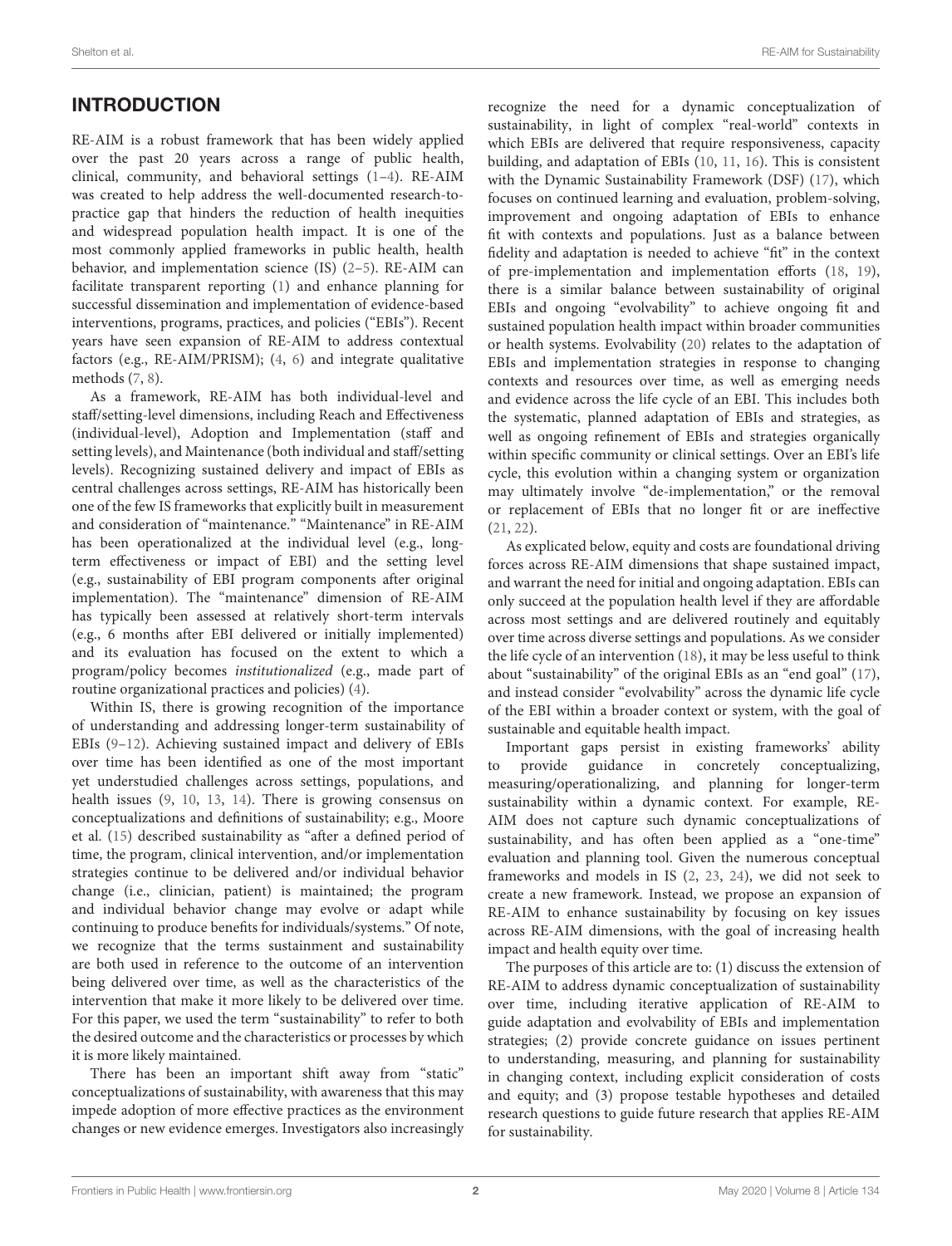# Applying Re-Aim to Enhance Sustainability

The following sections discuss and provide recommendations to guide planning, adaptation, and measurement when applying RE-AIM to facilitate sustainability, reflecting dynamic sustainability with a focus on context and equity. Each section concludes with example hypotheses to guide research. Five key issues are discussed below, and summarized in **[Table 1](#page-3-0)** and **[Figure 1](#page-4-0)**.

### 1. Extending and Reframing "Maintenance" Within RE-AIM to Include Recent Conceptualizations of Sustainability as an Outcome

Given growing consensus of sustainability as dynamic in nature, it is important that indicators of sustainability reflect this longerterm conceptualization. While 6 months, as originally proposed in RE-AIM [\(1\)](#page-6-0), is useful in providing an indicator of early maintenance, a more comprehensive approach to also capturing sustainability over time includes measurement at least 1 year post initial implementation and over time (e.g., quarterly to annually) [\(9,](#page-6-7) [10\)](#page-6-9).

Consistent with recent conceptualizations [\(10–](#page-6-9) [12\)](#page-6-8), we recommend that operational indicators of maintenance/sustainability include (see **[Table 1](#page-3-0)** for details): (1) extent to which the core components/functions of EBIs and implementation strategies continue to be delivered over time with fidelity (e.g., continuation of active ingredients and essential functions/related activities) [\(25,](#page-7-11) [26\)](#page-7-12), and the "evolvability" of the EBI and implementation strategies [\(27\)](#page-7-13) needed to support continued EBI delivery over time, including adaptations (planned and organic) and why they occur; (2) extent to which the EBI has continued impact on health behaviors/outcomes, when feasible, including patterns in health inequities over time (e.g., who continues to experience health benefits and who does not); and (3) extent to which community and organizational capacity and infrastructure to deliver the EBI are maintained, including partnerships, networks, and coalitions. It is critical to actively engage with stakeholders (e.g., community members, implementers, organizational leaders) to prioritize which maintenance/sustainability outcomes will be measured and when (e.g., which are meaningful and pragmatic to assess and how often). We also recognize the challenges of including ongoing measurement of the effectiveness of EBIs; while in some cases, existing resources may provide data to monitor frequent and continued impact on health behaviors/outcomes, we realize this may not feasible across all settings.

Example Hypothesis: Informed by a broadened, longer-term conceptualization of sustainability, the dose and nature of implementation strategies needed to initially implement an EBI will differ from the strategies needed to sustain an EBI over time (e.g. implementation strategies focused on sustainability may relate to providing proactive planning and ongoing evaluation/monitoring to manage likely changes in the implementation setting, including turnover, EHR upgrades, treatment guideline updates, changes in patient population).

### 2. To Facilitate Sustainability, Planned Adaptations, and Evolutions Must Be Made Across the Life Cycle of EBIs to Respond to Changing Context

In many cases it is neither feasible nor optimal to continue to deliver the same EBI "protocol" with high fidelity, as context changes over time and across settings. There is often a need in early program stages to make planned "fidelity-consistent" adaptations that reflect diverse settings, cultures, and populations in which they are delivered [\(16,](#page-7-2) [18,](#page-7-4) [28\)](#page-7-14). Failing to make planned cultural or contextual adaptations may have adverse impact on effectiveness, and ultimately, perpetuate health inequities [\(28,](#page-7-14) [29\)](#page-7-15). EBIs and implementation strategies that are not aligned with and do not reflect changing community needs, culture, and context are unlikely to be sustained or have sustained impact over time.

It is also likely that there will be evolving evidence (e.g., guidelines change, new populations are exposed to EBI with varied results), setting changes (e.g., staff turnover/attrition; resources change), and shifting population health needs over time that require ongoing adaptations or refinements over time. We recommend proactively planning for adaptations, and documenting why adaptations are needed, and the extent to which EBIs and implementation strategies evolve over the life cycle of a program [\(16\)](#page-7-2). Iterative application and measurement of RE-AIM dimensions over time enables documentation of effective adaptations to retain fit with ever evolving context. De-implementation (e.g., the removal or replacement of lowvalue, harmful, costly or non-evidence-based care/EBIs [\(21,](#page-7-7) [22\)](#page-7-8), including the need to make a program and its delivery less expensive), may also be necessary and should be tracked to inform changes in implementation.

Example Hypothesis: Settings that maintain core functions of EBIs but include proactive, planned, iterative adaptations to intervention components and implementation strategies in response to changing context and needs will be sustained longer than those that do not, and will have greater impact on reducing health inequities.

### 3. Assessment and Feedback on RE-AIM Indicators as an Iterative Method to Guide Adaptations

Assessment of RE-AIM dimensions can help guide settings on how to proactively monitor or adapt and may identify early indicators of sustainability challenges, including the need to "change course" to promote the sustainability of EBIs over time. Results on RE-AIM dimensions should not be assumed to be static. Thus, as explicated in **[Table 1](#page-3-0)**, RE-AIM indicators (e.g., Reach, Effectiveness) should be measured repeatedly and iteratively when possible to provide insight into how to achieve sustained health impacts [\(4,](#page-6-1) [30\)](#page-7-16), monitor progress, and shed light on where and when both equity and sustainability issues arise (e.g., over time, which populations and settings is the intervention reaching, and why or why not?).

These findings may impact the nature and timing of actionable solutions across RE-AIM dimensions and program life cycle —e.g., adapt the recruitment or implementation strategies. RE-AIM qualitative probes [\(8\)](#page-6-6) can also be used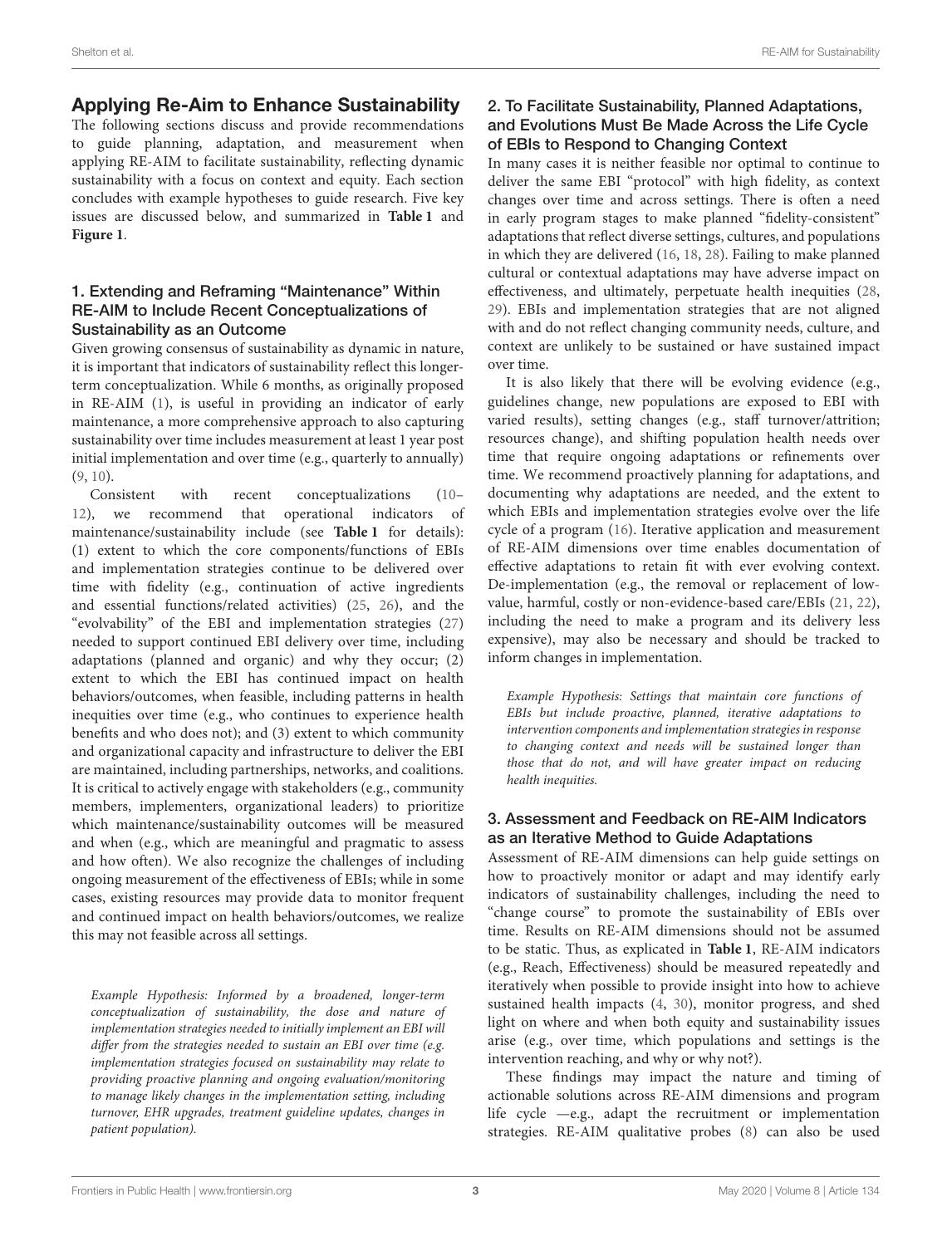<span id="page-3-0"></span>TABLE 1 | Iterative application and operationalization of RE-AIM for Sustainability, with a focus on health equity and dynamic context over time.

#### Reach

*Indicators:* Number, proportion, representativeness of individuals who participate in EBI.

*Key Questions:* Who was the intended audience and who actually participated? Why or why not? How can we better reach them and engage with them? Health Equity Considerations: Are all populations equitably reached by the EBI? Who is not reached by the EBI (in terms of a range of social dimensions and social determinants of health) and why? How can we better reach those who are not receiving the EBI and ensure we are reaching those who experience inequities related to social dimensions and social/structural determinants of health?

*Sustainability Considerations:* Who is/isn't reached by the EBI at various time points over time? (e.g., iterative measurement of Reach). Why or why not?

#### **Effectiveness**

*Indicators:* The impact of an intervention on important health behaviors or outcomes, including quality of life (QOL) and unintended negative consequences; consider heterogeneity of effects.

*Key Questions:* Is the EBI effective? For whom? Are there any negative and/or unintended effects?

*Health Equity Considerations:* Are the health impacts experienced equitable across all groups on the basis of various social dimensions and social/structural determinants of health- why or why not? Do certain groups experience higher levels of negative effects or burdens?

*Sustainability Considerations:* Does the EBI continue to be effective at various time points over time? Among whom?

#### Adoption

*Indicators:* The number, proportion, and representativeness of: (a) settings; and (b) staff/interventionists who deliver the program, including reasons for adoption or non-adoption across settings and interventionists.

*Key Questions:* Where was the EBI applied and by who? Which sites/staff were invited and which excluded? Which participated and not? Why? How can the setting/context/staff be better supported to deliver the EBI?

*Health Equity Considerations:* Did all settings equitably adopt the EBI? Which settings and staff adopted and applied the EBI? Which did not and why? Were low-resource settings able to adopt the EBI to the same extent as higher-resource settings? What adaptations might be needed to facilitate adoption? *Sustainability Considerations:* Which settings/staff continue to deliver the EBI over time? Which do not and why?

#### Implementation

*Indicators:* At multiple setting and staff levels, continued and consistent delivery of the EBI (and implementation strategies) as intended (fidelity), as well as adaptions made and costs of implementation.

*Key Questions:* Was the EBI and/or implementation strategies delivered consistently- why or why not? How was it be adapted and why? How much did it cost? How can we ensure the key functions of the EBI are delivered? Informed by existing implementation frameworks (e.g., PRISM, CFIR), what multi-level contextual determinants matter for implementation?

*Health Equity Considerations:* Were the EBI and implementation strategies equitably delivered across settings/staff? Which settings/staff successfully delivered the EBI and implementation strategies and which did not and why? Do all settings/staff have the capacity and resources to deliver the EBI on an ongoing basis? What adaptations might be needed to promote equity and address social determinants of health?

*Sustainability Considerations:* How do we ensure that the EBI continues to be delivered consistently over time, especially in the context of reduced funding? Are certain implementation strategies more likely to sustain EBIs and have sustained impact than others?

#### Maintenance/Sustainability

*Indicators:* Extent to which (*a*) health impact/benefits, outcomes, behaviors continue for patients/consumers at the individual level, including patterns in health inequities over time; (*b*) program activities or core components/functions of the original EBI (and strategies) continue to be delivered at setting/staff level with fidelity (e.g., continuation of active ingredients and essential functions/related activities), as well as the "evolvability" of the EBI and implementation strategies needed to support EBI delivery over time, including adaptations (planned and organic) and why they occur; (*c*) community and organizational capacity and infrastructure to deliver the EBI are maintained, including partnerships, networks, and coalitions; and when applicable (d) institutionalization, or extent to which EBI becomes part of routine organizational practices/policies (when considered dynamically over time) (all above measured initially 6 months after initial implementation and at least 1 year post EBI implementation and on ongoing basis, e.g., quarterly to annually). For the above, includes proportion and representativeness of settings that continue EBI and reasons why/not.

*Key Questions:* What sustainability strategies can be used to sustain the program long-term beyond 1 year after implementation and longer? What are the costs and return on value of sustainability of an EBI? How can we support and incorporate the EBI so it is delivered past initial implementation or after the funding is over? Informed by existing sustainability frameworks (e.g., PSAT, ISF), what multi-level contextual determinants matter for sustainability?

*Health Equity Considerations:* Is the EBI being equitably sustained? What settings and populations continue to be reached long-term by the EBI and continue to receive benefits over time- why or why not? Do adaptations to EBIs reduce or exacerbate health inequities over time? Do all settings have continued capacity and partnerships to maintain delivery of EBIs? Are the determinants of sustainability the same across low-resource and high-resource settings? How do social determinants of health shape inequitable implementation and sustainability of EBIs over time?

*Sustainability Considerations:* As the program continues and the context and evidence changes, what adaptations (to the program, strategies, and setting) are needed to continue delivering the EBI long-term? Are there opportunities to build capacity at sites with low maintenance to promote longer-term sustainability? What would it take for sites to sustain the EBI over the long term? What are key multi-level barriers to continued program sustainability over time among a range of stakeholders? What are factors or strategies that might support continuation of the program? Over time as evidence changes, is de-implementation of some program elements a more appropriate outcome than continued delivery of the program? Are there sustainability strategies that are effective at maintaining impact and delivery over time?

to (a) help ensure that the perspectives of key stakeholders and community members are being assessed regularly; and that (b) stakeholders are being actively engaged in planning

for sustainability in ways consistent with their values (e.g., "What would it take for you/your organization/your community to sustain the EBI over the long term?") [\(12\)](#page-6-8). Aligned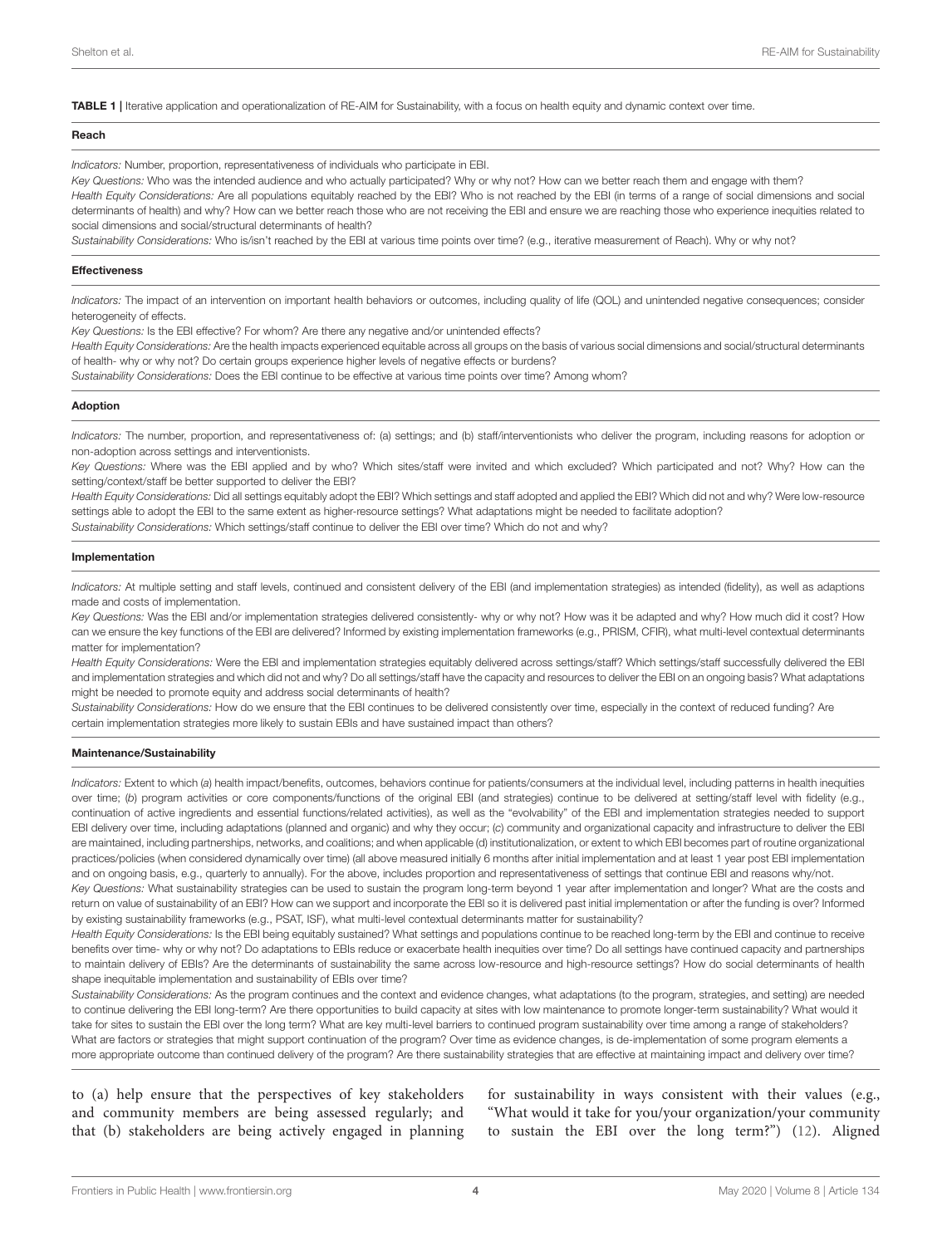

<span id="page-4-0"></span>with existing taxonomies of implementation strategies (e.g., evaluation/iterative strategies) [\(27,](#page-7-13) [31\)](#page-7-17), RE-AIM can be used as a tool to complement existing quality improvement (QI) and performance management resources (e.g., PDSA cycles) [\(32,](#page-7-18) [33\)](#page-7-19). As such, iterative application of RE-AIM can provide guidance and a conceptually-based, standardized evaluation approach to understand what is working or not; this information can be used to inform QI activities (e.g., who participates and why; where in the system is implementation of highest/lowest quality), with implications for long-term sustainability and impact.

Example Hypothesis: Programs that iteratively assess and address RE-AIM dimensions over time to guide their sustainability planning and adaptations will have stronger sustainability outcomes (e.g. higher levels of continued delivery of EBI; higher levels of sustained behavior change across population groups) than those that do not.

### 4. Other Sustainability Frameworks Can Be Integrated With RE-AIM to Understand Key Sustainability Determinants

While several frameworks provide consideration of multi-level contextual factors that influence sustainability, many have been most explicitly applied in the context of implementation [\(34\)](#page-7-20) e.g., PRISM [\(6,](#page-6-4) [35\)](#page-7-21); and Consolidated Framework for Implementation Research [CFIR; [\(36\)](#page-7-22)]. There may be value in also considering frameworks that have focused specifically on sustainability, including the Program Sustainability Assessment Tool [PSAT;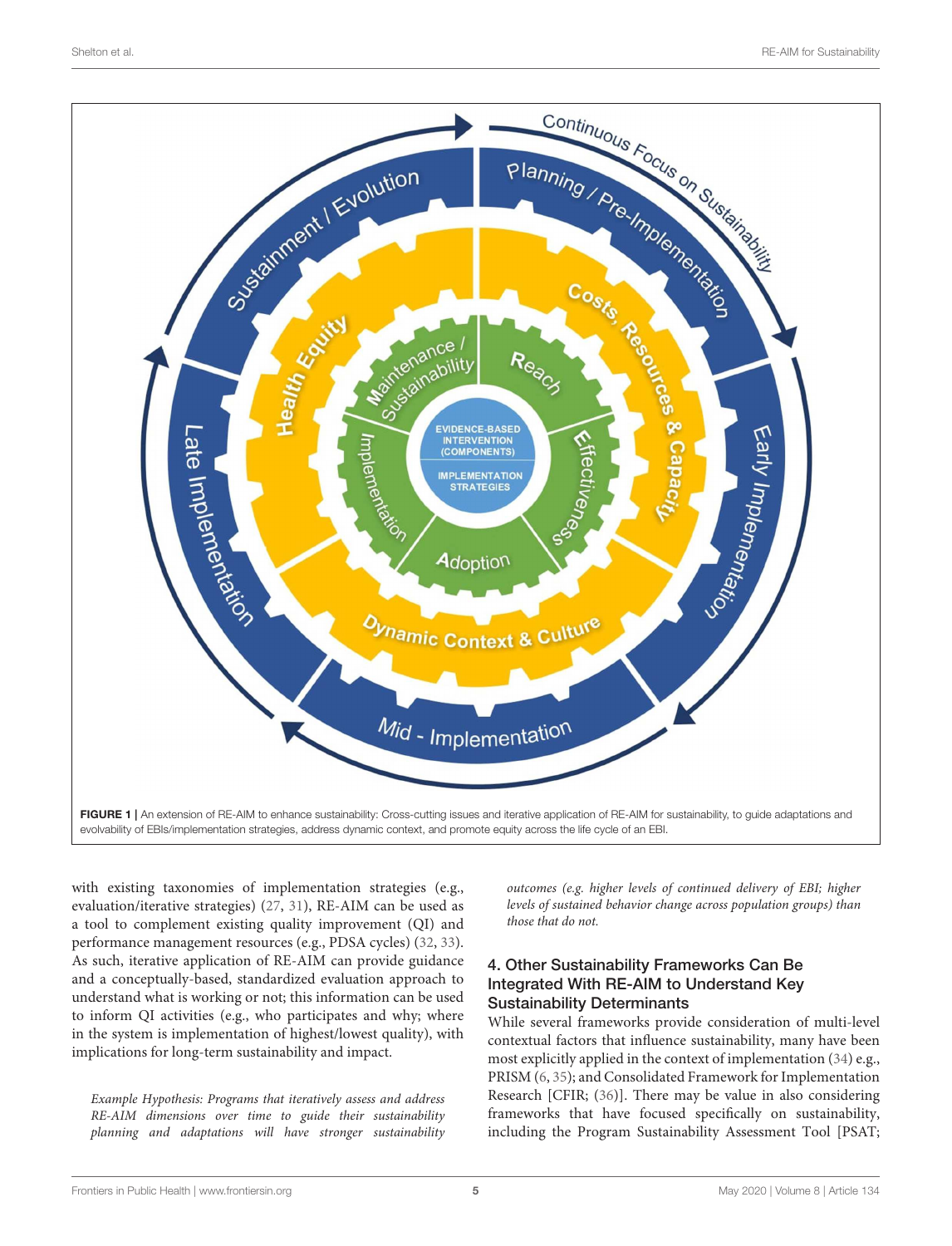[\(37\)](#page-7-23)] and the Integrated Sustainability Framework [ISF; [\(11\)](#page-6-11)], which provide a strong foundation for understanding multilevel contextual determinants of sustainability, but less guidance in measuring sustainability outcomes, or thinking explicitly about dynamic sustainability. These multi-level determinant frameworks may call attention to constructs that are particularly important to sustainability (e.g., sustainability planning, funding stability, staff retention over time), and can be integrated with RE-AIM to inform questions, measurements and actions related to contextual determinants of sustainability. For example, the ISF could be used to understand and assess multi-level aspects that may influence sustainability- e.g., "How have program champions played a role in sustaining the EBI?" Data from such qualitative assessments would preferably be integrated with quantitative measures of sustainability determinants (e.g., informed by the ISF or PSAT). It is important to recognize that sustainability determinants themselves are likely not static, and may change over time.

Example Hypotheses: 1) Programs that explicitly address multilevel contextual determinants of sustainability will produce higher levels of sustainability and equity than those that do not; 2) Programs that address changing multi-level context and determinants of sustainability will be sustained longer than those addressing only one level.

### 5. Focus on Costs and Equity as Key Drivers of Sustainability Can Inform and Guide Dynamic **Sustainability**

Promoting health equity<sup>[1](#page-5-0)</sup> [\(39,](#page-7-24) [40\)](#page-7-25) is a central part of our conceptualization and measurement of sustainability, and RE-AIM indicators should be tracked over time to identify and address inequities when they arise (further explicated in **[Table 1](#page-3-0)**). All RE-AIM dimensions include representativeness (heterogeneity, generalization), which should be assessed across different types of patient/population subgroups of focus (e.g., by race/ethnicity, age, disability, insurance status, literacy level, social determinants of health), and settings (e.g., urban/rural, lower vs. higher resource settings). Consistent with notions of "equitable implementation" [\(40\)](#page-7-25), it is critical to document and address inequities as they emerge across all RE-AIM dimensions. Not doing so risks maintaining or even exacerbating health inequities, and ultimately inequitable use of EBIs over time.

Issues of cost and resources required are strongly tied to health equity. For example, if an EBI is not feasible for delivery in certain settings (e.g., community health centers) due to constrained resources or insufficient staff, inequities may result. This is because these settings often reach populations that experience disproportionate social stressors and greater structural barriers to care. At the individual level, if participation requires considerable costs or burden such as travel or time off work, unintentional health inequities may result. To prevent such consequences, initial cost estimates and resource requirements should be discussed with stakeholders at the planning stage, and costs can be periodically assessed, discussed and necessary adaptations made over time [\(41,](#page-7-27) [42\)](#page-7-28).

We consider "costs" very broadly, including understanding, planning for, and tracking economic costs, time, resources, burdens, and unintended political and social consequences (e.g., social stigma) of an EBI, especially from the perspectives of different stakeholders (e.g., implementers, administrators, community members, and patients). Recent IS research [\(42–](#page-7-28) [44\)](#page-7-29) provides suggestions for cost assessment to understand the impact on sustainability. We also encourage consideration of economic factors more broadly, including the "value" and return on investment of sustaining the EBI, and the priorities of, and value to, different stakeholders [\(42\)](#page-7-28), including community partners.

Example Hypotheses: 1) Programs that explicitly and repeatedly assess health equity and equitable implementation, and make iterative adjustments guided by RE-AIM will produce higher levels of sustainability than those only considering equity at the planning stage. 2) Programs that consider and monitor costs (and RE-AIM outcomes), 'return on investment' over time, and discuss and act on these assessments in partnership with stakeholders will produce stronger sustainable outcomes than those that do not.

## Summary

The discussion above illustrates key issues involved in extending RE-AIM to enhance sustainability. In **[Table 1](#page-3-0)**, we outline key indicators, guiding questions, and equity and sustainability considerations in applying this extension and iterative application of RE-AIM. Consistent with complex adaptive systems [\(45,](#page-7-30) [46\)](#page-7-31), it is more complex than the discussion makes it appear, as the various factors above and the RE-AIM dimensions are interrelated. Thus, we need to consider interactions among the issues above and across RE-AIM dimensions over time. **[Figure 1](#page-4-0)** highlights this complexity and considerations for cross-cutting, intersecting issues and indicators that shift (like gears) over time in different combinations to guide RE-AIM for sustainability in dynamic context across the life cycle of an EBI. This summary figure illustrates the impact of EBIs and implementation strategies on the RE-AIM dimensions, and how factors such as health equity and costs influence the likelihood of sustainability across the phases of a program.

# **DISCUSSION**

This paper encourages iterative application of RE-AIM with early guidance on understanding, evaluating, and planning for sustainability, with a focus on changing context and health equity. While RE-AIM has previously been applied to promote health equity, this paper reinforces the importance of this focus within the context of sustainability. It advances the IS field beyond existing models and prior RE-AIM publications by providing: (1) consideration of planning for sustainability

<span id="page-5-0"></span><sup>&</sup>lt;sup>1</sup>"Health equity means that everyone has a fair and just opportunity to be as healthy as possible. This requires removing obstacles to health such as poverty, discrimination, and their consequences, including powerlessness and lack of access to good jobs with fair pay, quality education and housing, safe environments, and health care...For the purposes of measurement, health equity means reducing and ultimately eliminating disparities in health and its determinants that adversely effect excluded or marginalized groups" [\(38\)](#page-7-26).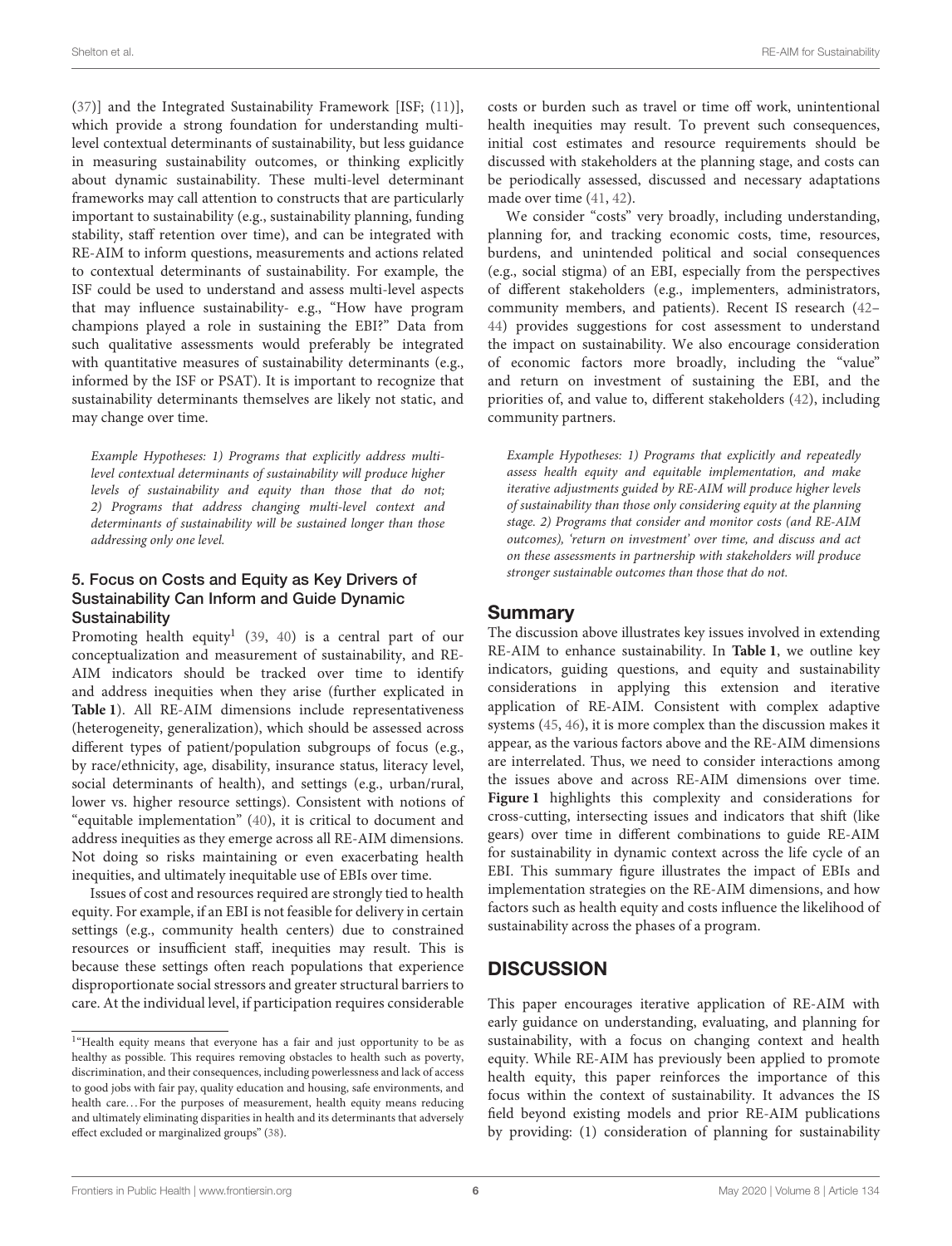throughout the life cycle of an EBI and across multiple RE-AIM dimensions; (2) concrete guidance for operationalizing the dynamic and complex nature of sustainability, including the "evolvability" of an EBI and where adaptations and deimplementation may fit within this conceptualization; (3) attention to iterative measurement of RE-AIM indicators to inform and enhance sustainability, and (4) explicit consideration of health equity and costs/value as critical components of sustainability. In summary:

- 1. Measuring "maintenance" as a RE-AIM dimension is important, but needs to be expanded to address longer-term conceptualizations of sustainability. The conceptualization of dynamic sustainability includes consideration of "evolvability" across the life cycle of an EBI, including continued delivery of the original EBI functions and implementation strategies, adaptations, and potential de-implementation across the EBI life cycle to produce sustained and equitable health outcomes.
- 2. Multi-level context changes and so must EBIs and implementation strategies to meet emerging needs, resources and challenges over time. Iterative (or at least periodic) use of actionable RE-AIM assessments can guide adaptations to enhance sustainability and respond to changing context.
- 3. Equity (both equitable implementation across RE-AIM dimensions and health equity) and costs/value are important and understudied cross-cutting issues across all RE-AIM dimensions that impact sustainability. Researchers should assess and address these factors in planning for and facilitating long-term sustainability.

This article has both strengths and limitations. Strengths include its focus on costs and value, from the perspective of multiple stakeholders, and health equity and representativeness across all RE-AIM dimensions as key drivers of sustainability.

# **REFERENCES**

- <span id="page-6-0"></span>1. Glasgow RE, Vogt TM, Boles SM. Evaluating the public health impact of health promotion interventions: the RE-AIM framework. Am J Public Health. (1999) 89:1322–7. doi: [10.2105/AJPH.89.9.1322](https://doi.org/10.2105/AJPH.89.9.1322)
- <span id="page-6-2"></span>2. Tabak RG, Khoong EC, Chambers DA, Brownson RC. Bridging research and practice: models for dissemination and implementation research. Am J Prev Med. (2012) 43:337–50. doi: [10.1016/j.amepre.2012.05.024](https://doi.org/10.1016/j.amepre.2012.05.024)
- 3. Harden SM, Smith ML, Ory MG, Smith-Ray RL, Estabrooks PA, Glasgow RE. RE-AIM in clinical, community, and corporate settings: perspectives, strategies, and recommendations to enhance public health impact. Front Public Health. (2018) 6:71. doi: [10.3389/fpubh.2018.00071](https://doi.org/10.3389/fpubh.2018.00071)
- <span id="page-6-1"></span>4. Glasgow RE, Harden SM, Gaglio B, Rabin BA, Smith ML, Porter GC, et al. RE-AIM planning and evaluation framework: adapting to new science and practice with a twenty-year review. Front Public Health. (2019) 7:64. doi: [10.3389/fpubh.2019.00064](https://doi.org/10.3389/fpubh.2019.00064)
- <span id="page-6-3"></span>5. Vinson CA, Stamatakis K, Kerner J. Dissemination and implementation research in community and public health settings. In: Brownson Rc CG, editor. Dissemination and Implementation Research in Health: Translating Research to Practice. Proctor Ea Oxford University Press (2018). p. 355–70. doi: [10.1093/oso/9780190683214.003.0021](https://doi.org/10.1093/oso/9780190683214.003.0021)
- <span id="page-6-4"></span>6. Mccreight MS, Rabin BA, Glasgow RE, Ayele RA, Leonard CA, Gilmartin HM, et al. Using the Practical, Robust Implementation and Sustainability Model (PRISM) to qualitatively assess multilevel contextual factors to help

Additionally, instead of proposing another IS model, we provide an extension of, and guidance from, a widely adopted IS framework. This paper and our recommendations address sustainability processes and planning, as well as sustainability outcomes. Finally, we make recommendations and testable hypotheses that should lead to incremental validation, revision or rejection as we refine this extension of RE-AIM. Limitations include that this proposed expansion of RE-AIM needs further empirical support. We call for future application across diverse health issues and settings, and mixed-methods research to investigate and refine this extension of RE-AIM for sustainability. There is still much to learn about sustainability, and we believe this application will provide a useful guide and addition to the IS literature.

# AUTHOR CONTRIBUTIONS

RS and RG initially conceptualized the paper. RS took the lead in writing an initial draft. All authors contributed to reviewing, revising, and rewriting sections for this Perspective piece.

# FUNDING

RS was funded by a Research Scholar Grant from American Cancer Society (RSG 17-156-01-CPPB). RG's contributions were supported by NHLBI grant 5K12 HL137862 and NCI grant 1P50CA244688-01.

# ACKNOWLEDGMENTS

We'd like to thank Laura Brotzman for design of the figure and assistance reviewing and preparing this manuscript, and Matthew Lee and Bryan Ford for their assistance in reviewing and preparing this manuscript.

plan, implement, evaluate, and disseminate health services programs. Transl Behav Med. (2019) 9:1002–11. doi: [10.1093/tbm/ibz085](https://doi.org/10.1093/tbm/ibz085)

- <span id="page-6-5"></span>7. Glasgow RE, Estabrooks PE. Pragmatic applications of RE-AIM for health care initiatives in community and clinical settings. Prev Chronic Dis. (2018) 15:E02. doi: [10.5888/pcd15.170271](https://doi.org/10.5888/pcd15.170271)
- <span id="page-6-6"></span>8. Holtrop JS, Rabin BA, Glasgow RE. Qualitative approaches to use of the RE-AIM framework: rationale and methods. BMC Health Services Res. (2018) 18:177. doi: [10.1186/s12913-018-2938-8](https://doi.org/10.1186/s12913-018-2938-8)
- <span id="page-6-7"></span>9. Scheirer M, Dearing J. An agenda for research on the sustainability of public health programs. Am J Public Health. (2011) 101:e300193. doi: [10.2105/AJPH.2011.300193](https://doi.org/10.2105/AJPH.2011.300193)
- <span id="page-6-9"></span>10. Stirman SW, Kimberly J, Cook N, Calloway A, Castro F, Charns M. The sustainability of new programs and innovations: a review of the empirical literature and recommendations for future research. Implement Sci. (2012) 7:17. doi: [10.1186/1748-5908-7-17](https://doi.org/10.1186/1748-5908-7-17)
- <span id="page-6-11"></span>11. Shelton RC, Cooper BR, Stirman SW. The sustainability of evidence-based interventions and practices in public health and health care. Ann Rev Public Health. [\(2018\) 39:55–76. doi: 10.1146/annurev-publhealth-040617-](https://doi.org/10.1146/annurev-publhealth-040617-014731) 014731
- <span id="page-6-8"></span>12. Shelton RC, Lee M. Prioritizing sustainability research: innovations and future directions in implementation science. Am J Public Health. (2019) 109:S132–4. doi: [10.2105/AJPH.2018.304913](https://doi.org/10.2105/AJPH.2018.304913)
- <span id="page-6-10"></span>13. Proctor EK, Luke DA, Calhoun A, Mcmillen C, Brownson RC, Mccrary S, et al. Sustainability of evidence-based healthcare: research agenda,